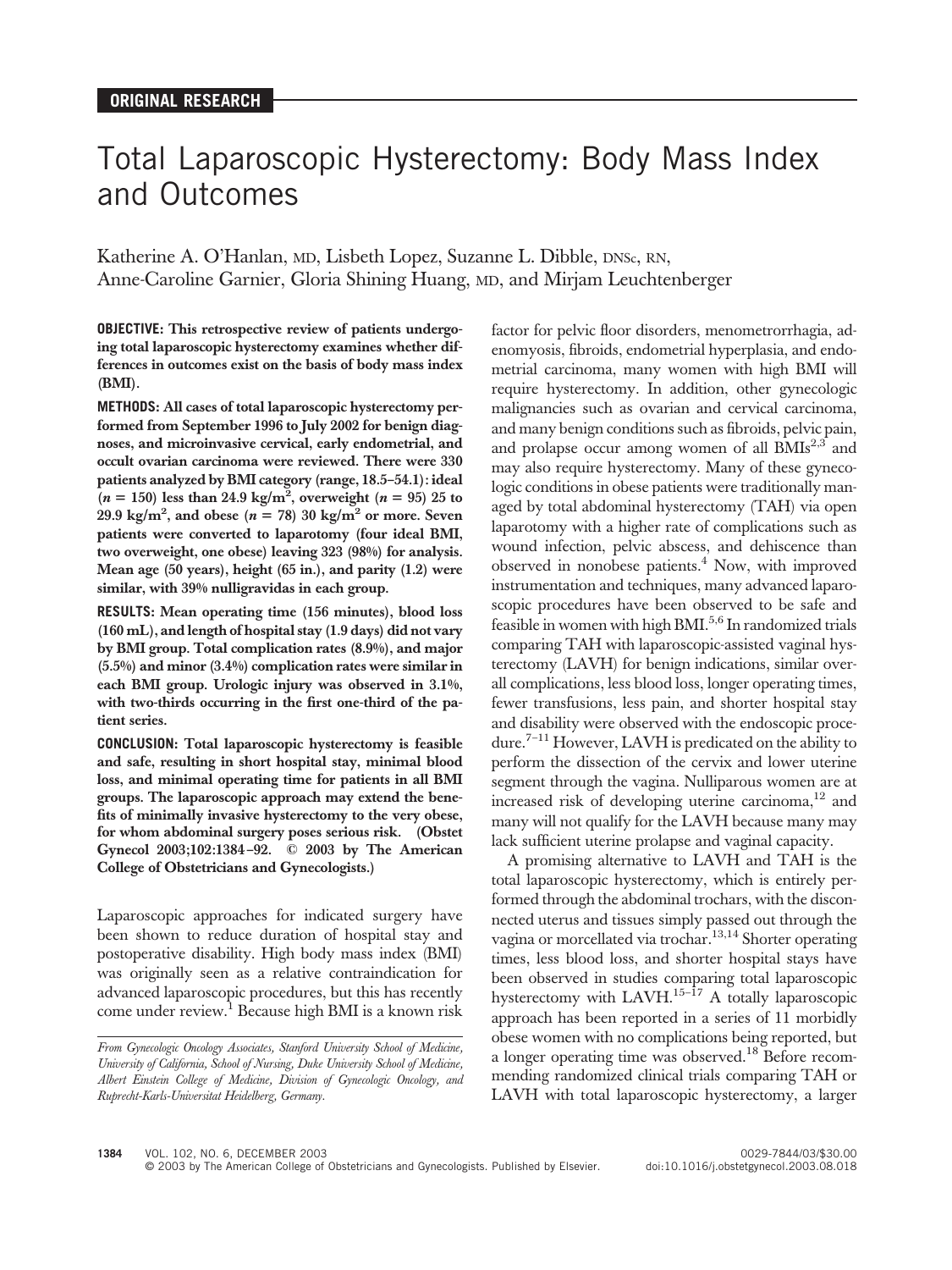observational cohort feasibility series is needed focusing on outcomes as they relate to BMI.

In this retrospective report, the patient demographics, preoperative indications, surgical data, and complications are recorded from 5.8 years in a single surgeon's teaching practice, and are analyzed to describe surgical and pathological parameters of performing a total laparoscopic hysterectomy analyzed by BMI categories. The main outcomes were number of complications, duration of surgery, duration of hospital stay, and amount of blood loss.

## **MATERIALS AND METHODS**

Body mass index was calculated by dividing a person's weight in kilograms by the square of their height in meters. Ideal BMI has been defined as between 18.5 to  $24.9 \text{ kg/m}^2$ , overweight is having a BMI between  $25$  to  $29.9 \text{ kg/m}^2$ , and obese patients are those with a BMI of  $30 \text{ kg/m}^2$  or more.<sup>19</sup> Included for analysis are all cases of simple total laparoscopic hysterectomy performed for benign gynecologic indications, microinvasive cervical cancer, occult ovarian cancer, and clinical stage IIA or less endometrial cancer performed by a single surgeon over a period from September 1996 to July 2002, at four San Francisco Bay area hospitals. All surgeries were teaching cases, assisted by a categoric obstetrics and gynecology resident or, less often, by an attending physician who specialized in obstetrics and gynecology who was also actively learning the technique. Investigational review board approval was not requested for this anonymous, retrospective, data abstraction and analysis project.

All patients needing hysterectomy in this practice were scheduled for a total laparoscopic hysterectomy unless they had previous surgical reports documenting severe abdominal adhesions/intestinal adhesions, clinical or radiographic evidence of metastatic ovarian carcinoma or endometrial carcinoma, or documented significant cardiopulmonary disease. Cardiopulmonary disease was defined as any history of cardiac failure, myocardial infarction, unstable angina, or moderate pulmonary obstructive disease considered poorly controlled or contraindicating prolonged steep Trendelenburg position. Because patients who have undergone open laparotomy are not comparable in health history or health status to those who undergo a laparoscopic approach, they are not included for comparison; rather, only patients who underwent total laparoscopic hysterectomy were analyzed for differences. No obese patients were refused a laparoscopic approach for cardiopulmonary comorbidities, diabetes, senior age, or illness. In this practice, it is estimated that about one half of patients are in the ideal BMI category, and one fourth were each in the overweight and obese categories. No patient was refused a laparoscopic approach for her hysterectomy on the basis of BMI.

Total laparoscopic hysterectomy means all surgery was performed entirely through the laparoscopic ports, including the closure of the vagina. $^{20}$  Because this is a relatively new application of surgical technique in gynecology and gynecologic oncology, the specific steps will be delineated. The patient is positioned in a modified lithotomy position with the hips at about 180° extension and the knees flexed at nearly 90° with the table tilted nearly 45° Trendelenburg. The arms are tucked along the patient's side and secured in a sled, and gel bolsters were taped above the shoulders to prevent upward drifting on the table. All patients had general anesthesia and received standard prophylactic cephalosporin antibiotic, a subcutaneous injection of an antithrombin agent, and wore thromboembolic preventive hoses and sequential compression devices; all had an upper body warmed-air circulating body warmer. A 5-mm EndoEthicon (Ethicon Endo-Surgery, Cincinnati, OH) trochar is used with a bladed 90° direct central intraumbilical entry without preinsufflation by elevating the abdominal wall with a single arm of two towel clips passed into the umbilical incision.<sup>21</sup> In most cases, three additional 5-mm ports are inserted under direct visualization, one suprapubic and two just medial and superior to the anterior superior iliac crests.

The cytologic washing, if indicated, is obtained before manipulating the tissues for abdominal inspection. All adhesions are lysed, and any peritoneal lesions undergo biopsy or are excised before hysterectomy. Once the ureters are identified at the pelvic brim, the infundibulopelvic or uteroovarian ligaments, broad, and round ligaments are cauterized and incised with the 5-mm LCS harmonic scalpel (Ethicon Endo-Surgery).<sup>22</sup> To replicate the effects of "traction–countertraction," before parametrial dissection, the uterus is placed under tense axial elevation by pushing the uterine manipulator directly cephalad. Then a bladder flap is incised with the Harmonic scalpel exposing the anterior cervical fascia. The uterine arteries are skeletonized and extensively cauterized at the junction of the lower and middle third of the cervical body by using the bipolar cautery, and incised with the Harmonic scalpel directly through to the cervical fascia beneath. The arterial pedicle is pushed inferiorly exposing the cardinal ligament fibers. These are incised in three bundles: first anteriorly, then posteriorly to include the uterosacral ligament, and finally medially and inferiorly, staying on the cervical fascial surface. This last incision usually identifies the exact edge of the cervicovaginal margin and allows for the next medial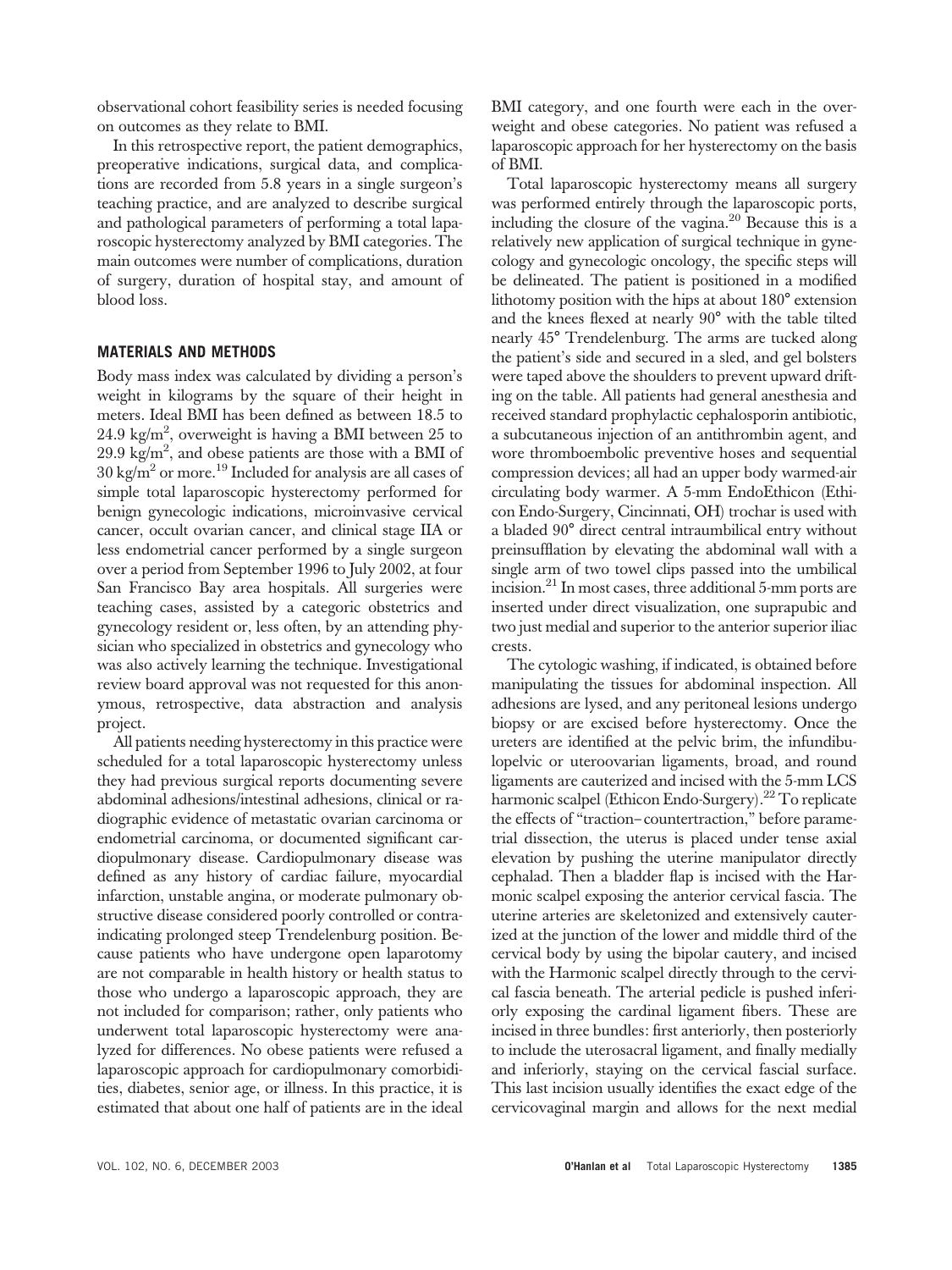<span id="page-2-0"></span>**Table 1.** Patient Demographics Stratified by Body Mass Index Category

| Demographic    | Ideal<br>$(n = 150)$ | Overweight<br>$(n = 95)$ | Obese<br>$(n = 78)$ | D *                   |
|----------------|----------------------|--------------------------|---------------------|-----------------------|
| Age $(y)$      | 50.4(9.8)            | 50.4(11.7)               | 48.7(10.4)          | .451                  |
| Parity         | 1.2(1.2)             | 1.3(1.3)                 | 1.3(1.4)            | .600                  |
| Height (in)    | 64.9(2.4)            | 64.5(2.9)                | 64.2(2.9)           | .120                  |
| Weight (lb)    | 134.9(13.9)          | 158.9 (17.0)             | 214.6 (39.7)        | $< .001$ <sup>†</sup> |
| BMI $(kg/m^2)$ | 22.5(1.6)            | 26.9(1.4)                | 36.7(6.4)           | $< .001$ <sup>†</sup> |

 $BMI = body$  mass index.

Values are presented as mean (standard deviation).

\* Analysis of variance.

† All three categories significantly different from each other by multiple specific comparisons.

bite to pierce into the vagina at either 9:00 or 3:00. The anatomy is repeatedly confirmed by using instrument palpation of the firmer cervix stroma, which moves together as a solid mass, compared with the more pliant upper lateral vagina, which dimples easily. Also, the surface of the cervix anteriorly and posteriorly are frequently visualized and palpated with the instruments. If there is difficulty identifying the precise cervicovaginal margin, a right angle retractor or ribbon can be passed into the vagina anterior to the uterine manipulator to identify the junction anteriorly so that the Harmonic scalpel can by used to puncture into the vagina at 12:00.

Entry into the vagina is confirmed by rapid loss of pneumoperitoneum. The uterine manipulator is then removed and a glove containing one or two fluffed  $4 \times 4$ in. gauze pads is placed in the vagina to reestablish and maintain the pneumoperitoneum. With direct exposure of the cervical os with toothed biopsy forceps as graspers on the vagina and the cervical edge, it is possible to expose and incise along the precise margin between cervix and vagina. Once the entire cervix is cut away from the vagina, a tenaculum is inserted through the vagina to grasp the cervix and deliver the tissue out the vagina. The uterus is submitted for frozen section, if indicated for endometrial hyperplasia, carcinoma, or sarcoma.

If node dissection was not indicated and no other procedures were indicated, the vaginal apex was closed with toothed biopsy forceps as graspers and a nonpretied #1 Vicryl laparoscopic suture with an ST-3 needle in three or more figure-of-eight (technically spiral) sutures with a Wolf or Ethicon laparoscopic needle driver, fixing the vaginal angle to the uterosacral and round ligaments for vaginal suspension.

All patients had been provided printed information about bowel preparation, inpatient postoperative recovery, and home recovery, and they were told when to call the doctor. Discharge instructions included resumption of all activities as soon as tolerated; walking and floor exercise were encouraged. All patients were initially assessed for an abdominal incision check 10 days after discharge and again at 6 weeks. Patients were instructed not to engage in any penetrating sexual activity until they received clearance to do so at their 6-week vaginal checkup.

Office and hospital charts were then reviewed for patient data regarding age, height, weight, parity, preoperative diagnosis, procedure or procedures, estimated blood loss, duration of surgery, duration of hospital stay, and pathologic data, including uterine dimensions, weight, number of nodes dissected, and complications. The main outcomes were complications, duration of surgery, duration of hospital stay, and blood loss.

The data were analyzed by Stat-View statistical software (SAS Institute, Cary, NC) using analysis of variance for comparison of continuous data, and  $\chi^2$  analyses, including the Fisher exact test for nominal data.  $P$   $<$  .05 was accepted as significant.

### **RESULTS**

Of 330 patients identified, seven patients were converted to open laparotomy, leaving 323 for this analysis. Of these, 150 had an ideal BMI, 95 were overweight, and 78 were obese. Among the seven, four with ideal BMI were converted to open laparotomy: one because cautery equipment was temporarily nonfunctional at that community hospital, one with well-differentiated endometrial cancer who had widely metastatic disease that was not identified radiographically before her surgery, one found to have a retroperitoneal 12-cm hemangiopericytoma diagnosed by ultrasound as a myoma, and one with a 14-cm cervical retroperitoneal myoma. Two overweight patients were converted: Both had a uterus of more than 900 g and isthmic myomas, which precluded hemostatic access to the uterine arteries. One obese patient was converted who had a 12-cm vascular, solid, and cystic ovarian mass, which could not fit into the available morcellation bag for intact removal.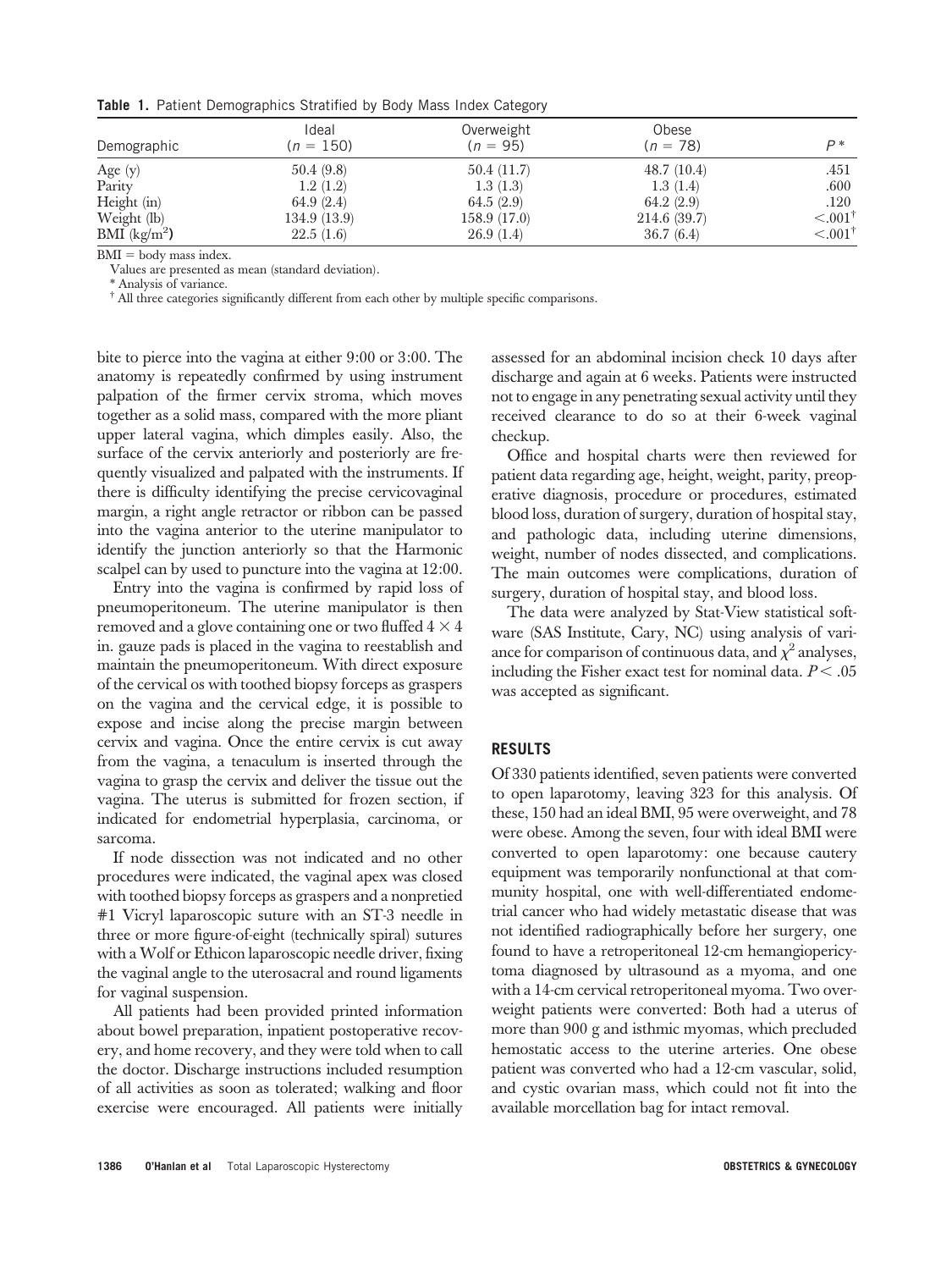**Table 2.** Patient Diagnoses Stratified by Body Mass Index Category

|                                | Ideal       | Overweight | Obese      |       |
|--------------------------------|-------------|------------|------------|-------|
| Diagnosis                      | $(n = 150)$ | $(n = 95)$ | $(n = 78)$ | $P^*$ |
| Preoperative diagnosis         |             |            |            |       |
| Pelvic mass                    | 32(21.3)    | 21(22.1)   | 15(19.2)   | .226  |
| Pelvic pain                    | 19(12.7)    | 11(11.6)   | 8(10.3)    | .292  |
| Adenomyosis                    | 4(2.7)      | 2(2.1)     | 3(3.8)     | .494  |
| Incontinence/prolapse          | 3(3.3)      | 3(3.2)     | 2(2.6)     | .326  |
| Vaginal cancer                 | 1(.7)       | 0          | $\theta$   | .561  |
| Cervical dysplasia             | 4(2.7)      | 1(1.1)     | 3(3.8)     | .490  |
| Endometrial hyperplasia        | 5(3.3)      | 2(2.1)     | 2(2.6)     | .842  |
| Endometrial cancer/sarcoma     | 15(10.0)    | 10(10.5)   | 16(20.5)   | .058  |
| Leiomyoma                      | 51 (34.0)   | 40(42.1)   | 28 (35.9)  | .431  |
| Ovarian cancer                 | 3(2.0)      | 2(2.1)     | $\theta$   | .445  |
| Familial breast/Ovarian cancer | 12(8.0)     | 3(3.2)     | 1(1.3)     | .054  |
| Cervical carcinoma             | 1(.7)       | $\theta$   | $\theta$   | .561  |
| Postoperative diagnosis        |             |            |            |       |
| No pathologic diagnosis        | 21(14)      | 11(11.6)   | 7(8.9)     | .535  |
| Benign ovarian lesions         | 20(13.3)    | 10(10.5)   | 13(16.7)   | .497  |
| Cervical dysplasia             | 4(2.7)      | 1(1.1)     | 3(3.8)     | .490  |
| Leiomyoma                      | 55 (36.7)   | 50(52.6)   | 28 (35.9)  | .026  |
| Adenomyosis                    | 11(7.3)     | 9(9.5)     | 6(7.7)     | .828  |
| Endometrial hyperplasia        | 4(2.7)      | 3(3.2)     | 4(5.1)     | .616  |
| Endometrial cancer/sarcoma     | 16(10.6)    | 6(6.3)     | 13(16.7)   | .093  |
| Ovarian and endometrial cancer | $\Omega$    | 1(1.3)     | $\theta$   | .561  |
| Ovarian cancer                 | 4(2.7)      | 3(3.2)     | 0          | .310  |
| Endometriosis                  | 12(8.0)     | 1(1.1)     | 4(5.1)     | .099  |
| Abscess                        | 1(.7)       | 0          | $\theta$   | .561  |
| Vaginal cancer                 | 1(.7)       | 0          | $\theta$   | .561  |
| Breast cancer                  | 1(0.7)      | 0          | $^{0}$     | .561  |

Values are presented as  $n(%)$ .

 $*\chi^2$  analysis.

There were no significant differences in age, height, or parity among the three BMI groups [\(Table 1\)](#page-2-0). Although the mean age was 50 years, patients' ages ranged from 24 to 85 years ( $P = .451$ ), and parity was 1.2 (range,  $0 - 7$ ;  $P = .600$ . Overall, 39% of the women in each of the three groups were nulligravid.

Clinical parameters including the clinical indications for the surgeries and the final pathologic diagnosis can be found in Table 2. The more common gynecologic entities were observed including leiomyomata uteri, pelvic pain, pelvic mass, cervical dysplasia, incontinence, prolapse (symptomatic or massive), and adenomyosis. Oncologic indications for hysterectomy included many with endometrial hyperplasia, early-stage endometrial carcinoma, and occult or apparent stage I ovarian carcinoma. One patient with a small, recently resected, unstaged, invasive vaginal carcinoma at the midlevel of the vagina also had hysterectomy for menorrhagia with a laparoscopic pelvic lymph node dissection and open dissection of the groin. Although 16 women had familial breast/ ovarian cancer pedigrees, including many with *BrCa* 1 or 2 mutation positivity, only one had pathologic findings of a recurrent breast cancer on her ovaries.

There were no statistically or clinically significant differences in the number of complications, duration of surgery, volume of blood loss, or duration of hospital stay among the three BMI groups (Table 3). However, the  $\beta$  error rate for these analyses was more than the  $20\%$ 

**Table 3.** Surgical Data Stratified by Body Mass Index Category

| Surgical data               | Ideal<br>$(n = 150)$ | Overweight<br>$(n = 95)$ | Obese<br>$(n = 78)$ |                  |
|-----------------------------|----------------------|--------------------------|---------------------|------------------|
| Duration of surgery (min)   | 153.7(48.7)          | 152.2(56.5)              | 164.9 (42.32)       | $.185*$          |
| Estimated blood loss (mL)   | 153.5(196.7)         | 159.4 (196.0)            | 167.8 (199.7)       | $.873*$          |
| Length of hospital stay (d) | 1.8(1.2)             | 1.8(1.5)                 | 2.2(3.6)            | $.403*$          |
| Total complications         |                      |                          |                     | $.073^{\dagger}$ |

Values are presented as mean (standard deviation)

\* Analysis of variance.

 $\dagger \chi^2$  test.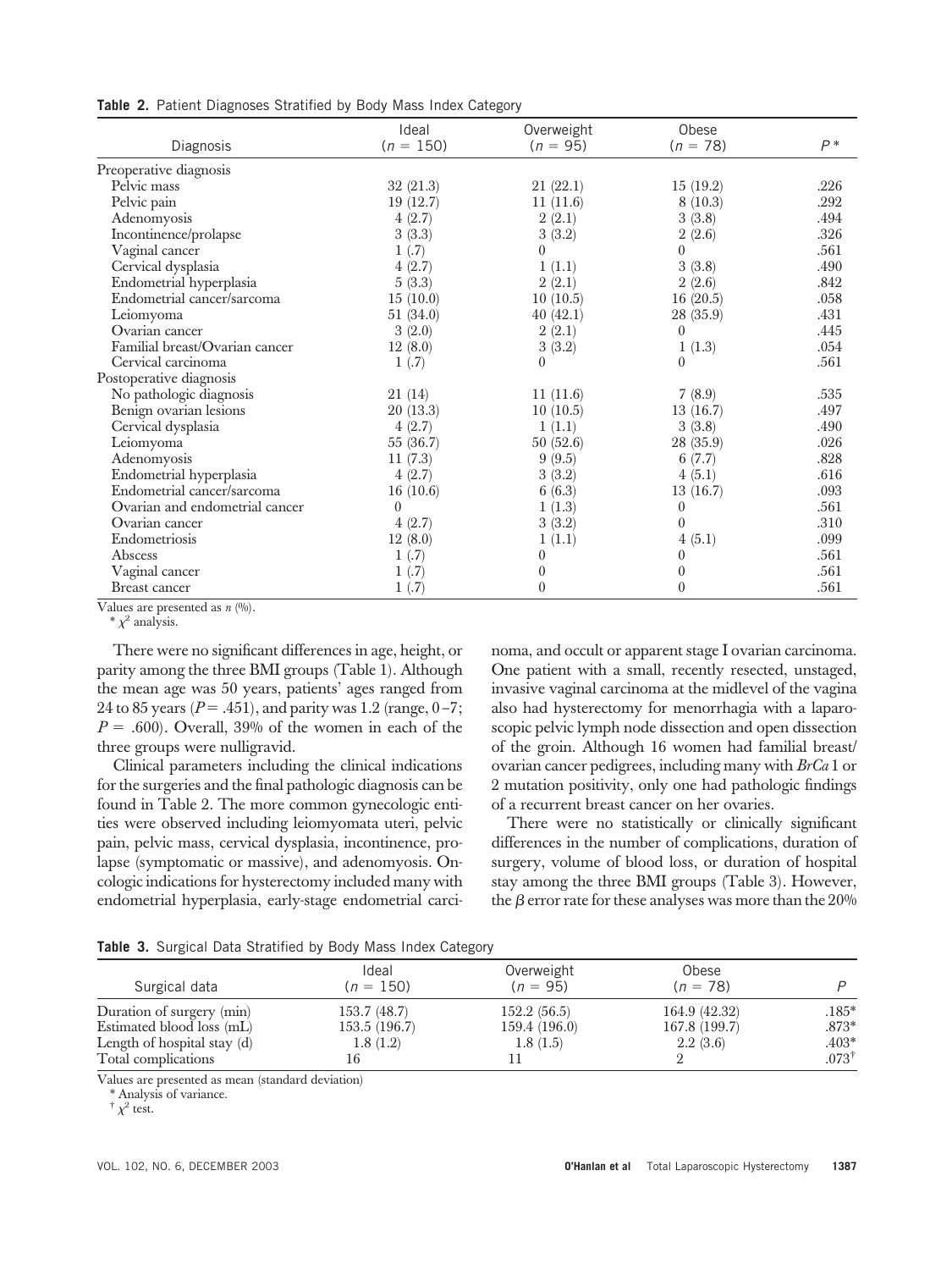**Table 4.** Additional Procedures Stratified by Body Mass Index Category

|                             | Ideal       | Overweight | Obese      |       |
|-----------------------------|-------------|------------|------------|-------|
| Additional procedures       | $(n = 150)$ | $(n = 95)$ | $(n = 78)$ | $P^*$ |
| Fulgerate endometriosis     | 19 (12.7)   | 7(7.4)     | 3(3.8)     | .07   |
| Lysis of adhesions          | 10(6.7)     | 5(5.3)     | 3(3.8)     | .67   |
| Port removal                |             | 1(1.1)     | $\theta$   | .300  |
| Node dissection             | 11(7.3)     | 5(5.3)     | 5(5.3)     | .730  |
| Omentectomy                 | 4(2.7)      | 3(3.2)     | $\theta$   | .310  |
| Burch                       | 2(1.3)      | 4(4.2)     | 5(5.3)     | .695  |
| Cystoscopy                  | 49 (32.96)  | 38 (40.0)  | 23(29.5)   | .310  |
| Cystotomy repair            | 2(1.3)      | 1(1.1)     | 2(2.6)     | .528  |
| Ureterolysis                | 6(4.0)      | 4(4.2)     | 3(3.8)     | .992  |
| Ureteral stent placement    | 1(.6)       | 1(1.1)     | $\theta$   | .313  |
| Moscowitz, posterior repair | 4(2.7)      | 4(4.2)     | 2(2.6)     | .756  |
| Appendectomy                | 19 (12.7)   | 10(10.5)   | 4(5.1)     | .203  |
| Cholecystectomy             | 1(.6)       | 1(1.1)     | 2(2.6)     | .456  |

Data are presented as  $n \left(\frac{0}{0}\right)$ .

 $*\chi^2$  test.

usually accepted. Realistically, differences of 11 minutes of surgical time, 15 mL in blood loss, or 0.4 hospital days are not clinically significant. Certainly, we would be able to make these small differences statistically significant if we were to analyze enough patients. For instance, to find a statistically significant difference among the actual means in estimated blood loss, we would have needed approximately 11,508 patients; 959 patients to assess differences in duration of surgery; and 1332 patients to study significant differences in length of hospital stay.

Although many patients had additional procedures such as fulguration of endometriosis, lysis of adhesions, port removal, cystoscopy, Burch procedure, node dissection, appendectomy, ureterolysis, and omentectomy (Table 4), the specific times required for these procedures were not subtracted from total times for the surgeries. However, most of the patients having only hysterectomy with cystoscopy required 147 minutes, and hysterectomy with no other procedure took about 134 minutes, with 24 being completed within 60 to 90 minutes. We performed many cystoscopies early in this series of patients, most often to ascertain that the ureters were generating equally strong urinary jets.

Although the mean hospital stay was 1.8 days for all 328 patients, the median hospital stay was 1.0 day for the last 130 patients undergoing total laparoscopic hysterectomy. This suggests that although a few outliers may bring up the mean, most women required only 1 day of hospitalization. A significant trend of decreasing number of days in the hospital was observed, with increasing number of cases completed.  $(P = .001, ANOVA)$ .

The uterine weight and dimensions were not statistically significantly different by BMI category (Table 5). Twenty-seven women had uteruses weighing between 500 and 1000 g, and three had uteruses weighing more than 1 kg. Many women, including many nulligravidas, had vaginal morcellation of enlarged uteruses, whereas the remainder of women with no vaginal capacity had electronic morcellation of the enlarged uterus by suprapubic trochar. The adnexal size was analyzed for comparison only in the 66 patients with pelvic mass listed as the reason for the surgery, and no significant difference

| Pathologic data                  | Ideal<br>$(n = 150)$ | Overweight<br>$(n = 95)$ | Obese<br>$(n = 78)$ | $P*$ |
|----------------------------------|----------------------|--------------------------|---------------------|------|
| Pathology of uterus <sup>†</sup> |                      |                          |                     |      |
| Length $(cm)$                    | 9.8(3.3)             | 10.6(3.9)                | 10.2(3.3)           | .097 |
| Width (cm)                       | 6.8(2.8)             | 7.5(3.2)                 | 6.8 $(2.8)$         | .231 |
| Depth $(cm)$                     | 4.5(1.9)             | 4.8(1.8)                 | 4.9(1.8)            | .310 |
| Weight $(g)$                     | 205 (190)            | 232 (212)                | 259 (262)           | .278 |
| Ovarian mass $(cm)^{\mp}$        | 6.8(3.2)             | 8.5(4.4)                 | 8.7(5.1)            | .263 |
| No. nodes obtained <sup>§</sup>  | 9.4(8.4)             | 13(6.2)                  | 10(9.9)             | .722 |

**Table 5.** Pathologic Data Analyzed by Body Mass Index Category

Data are presented as mean (standard deviation).

\* Tukey/Kramer test.

† Uterine dimensions available for 307 cases. Uterine weight available for 245 cases.

‡ Ovarian dimensions only recorded for 60 patients with preoperative diagnosis of pelvic mass.

§ Node counts are from 22 patients with oncologic indications.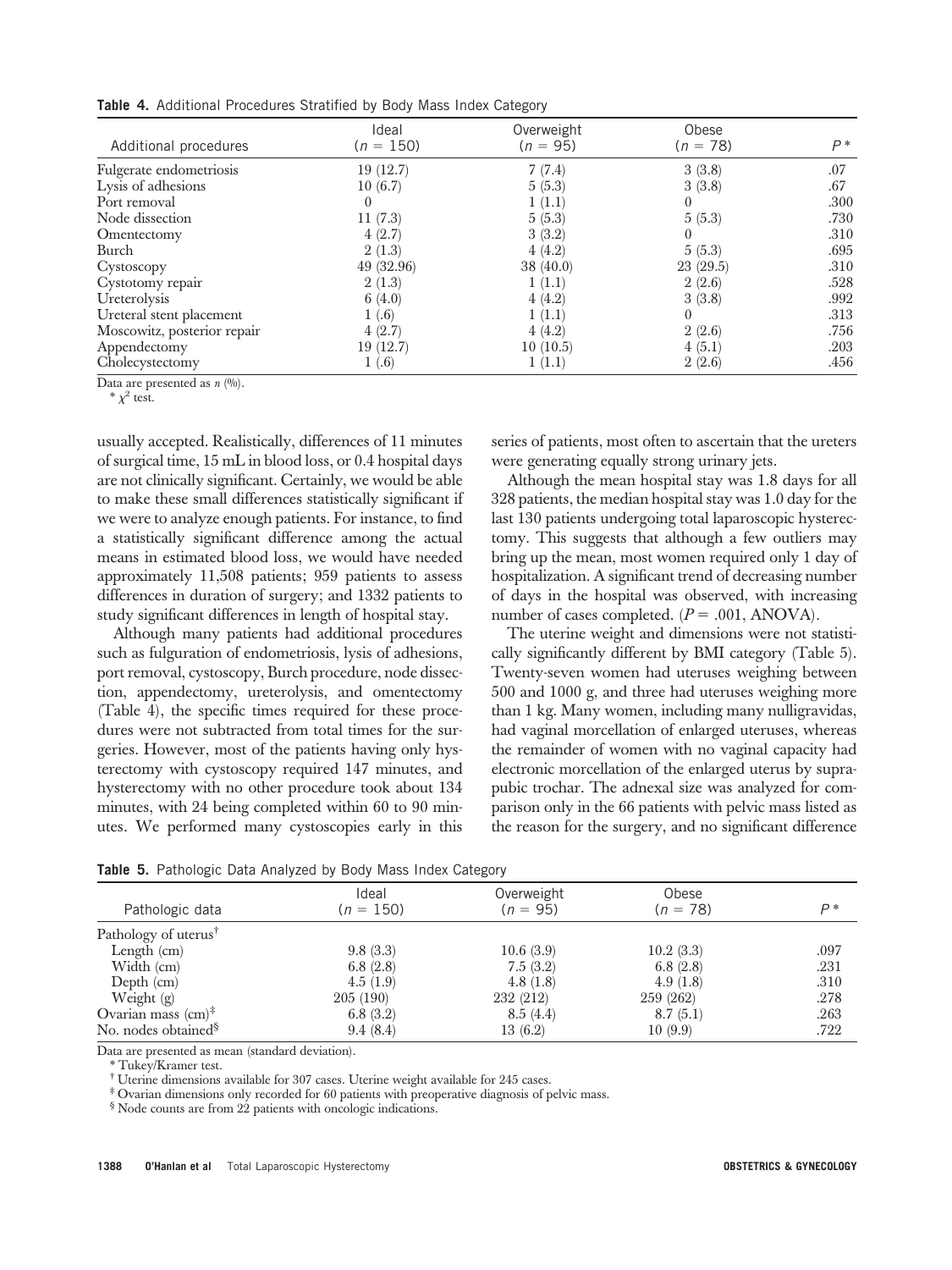| Table 6. Complications Analyzed by Body Mass Index Category |
|-------------------------------------------------------------|
|-------------------------------------------------------------|

|                                      | Ideal ( $n = 150$ ) |              | Overweight ( $n = 95$ ) |                     | Obese $(n = 78)$ |                     |
|--------------------------------------|---------------------|--------------|-------------------------|---------------------|------------------|---------------------|
| Complication                         | No reop $(\%)$      | Reop (%)     | No reop $(\%)$          | $\mathsf{Reop}(\%)$ | No reop $(\%)$   | $\mathsf{Reop}(\%)$ |
| Urologic complications               |                     |              |                         |                     |                  |                     |
| Bladder fistula, Foley               |                     | 1(.7)        |                         |                     |                  |                     |
| Cystotomy, intraoperative repair     |                     |              | 2(2.1)                  |                     | 1(1.3)           |                     |
| Ureter injury, intraoperative repair | 1(.7)               |              |                         |                     |                  |                     |
| Ureter fistula, reimplanted          |                     | 2(1.3)       |                         | 1(1.1)              |                  |                     |
| Ureter fistula, stented              |                     | 1(.7)        |                         | 1(1.1)              |                  |                     |
| Urologic subtotal                    | 1(0.7)              | 4(2.6)       | 2(2.1)                  | 2(2.1)              | 1(1.3)           |                     |
| Adhesive bowel obstruction           |                     |              |                         | 1(1.1)              |                  | 1(1.3)              |
| Colon injury                         |                     | 1(.7)        |                         |                     |                  |                     |
| Trochar site hernia                  |                     |              |                         | 1(1.1)              |                  |                     |
| Pelvic cellulitis                    | 2(1.3)              |              |                         |                     |                  |                     |
| Pelvic abscess                       |                     | 1(0.7)       |                         |                     |                  |                     |
| Pelvic hematoma                      | 3(2.0)              | 2(1.3)       |                         |                     |                  |                     |
| Pelvic seroma                        |                     |              | 2(2.1)                  |                     |                  |                     |
| Vaginal nonhealing                   |                     | 1(.7)        |                         | 1(1.1)              |                  |                     |
| Vaginal cuff bleed                   |                     | 1(.7)        |                         | 2(2.2)              |                  |                     |
|                                      | 6/150(4.0)          | 10/150(6.6)  | 4/95(4.2)               | 7/95(7.4)           | 1/78(1.3)        | 1/78(1.3)           |
| Total                                |                     | 16/150(10.7) |                         | 11/95(11.6)         |                  | 2/78(2.6)           |

 $Reop = reoperation.$ 

Not reoperated,  $P = .452$ ,  $\chi^2$  test.

Total complications,  $P = .073$ ,  $\chi^2$  test.

in the sizes of the pelvic masses for the three groups of patients was found. Thirteen patients had masses with diameters more than 10 cm, with an average of 8.0 cm overall. The number of lymph nodes obtained laparoscopically from the 22 patients with oncologic indications did not vary by BMI group.

The overall complication rate for the series was 8.9% (Table 6), with no significant variation between the three categories of BMI. Reoperative, or major, complications occurred in 5.5% of patients, without significant variance between groups. Nonsurgical, or minor, complications occurred among 3.4% of the series, with no significant difference between size groups. Urologic complications occurred in all groups (overall, 3.1%), with 3.3% in ideal BMI, 4.2% in overweight, and 1.3% of obese women. Across the groups, 1.2% did not require reoperation for urologic complications, but 1.9% did need cystoscopic stenting or laparotomy with ureteral reimplantation. Seven of ten total urologic injuries occurred in the first one third of patients in the clinical series. The rate of urologic injuries is 1.3% in the last two-thirds of cases.

## **DISCUSSION**

A search of the National Library of Medicine, MEDLINE, using the Endnote application with keywords "total laparoscopic hysterectomy," or "laparoscopic hysterectomy" and "body mass index," or "obesity" with no time limitations, confirms that this is the first report of the relationship of BMI to the outcomes in a large series of patients having a total laparoscopic hysterectomy. On the basis of the results of this series, this technique can be recommended for randomized clinical trials as a potentially safe alternative to open laparotomy hysterectomies for all weight categories of women.

Laparoscopic surgery in the obese gynecologic patient can be technically challenging. Establishment and maintenance of the pneumoperitoneum pose significant difficulty, given the thickness of the abdominal wall and the amount of preperitoneal fat.<sup>5</sup> A direct trochar entry technique $^{21}$  with elevation of the umbilicus by towel clips proved efficient even in the patients with high BMI. Although large women tolerate increased intraperitoneal pressure well with regard to cardiac function, $23$  respiratory mechanics can be adversely affected for the duration of the pneumoperitoneum. $^{24}$  In particular, large women often need higher than usual inspiratory pressures, especially in Trendelenburg position, because the weight of the abdominal wall, bowel, and omentum reduces ventilatory compliance during the surgery.<sup>5</sup> None of the surgeries in the present series were prematurely terminated because of excessive ventilatory pressures or hypercarbia, but two patients required two to three interruptions of the pneumoperitoneum to allow the partial pressure of carbon dioxide to reduce with ventilation. In one surgical series, an association with conversion to open laparotomy was observed with in-creasing BMI over 30 kg/m<sup>2</sup>.<sup>[25](#page-7-0)</sup> In our series, seven

Reoperated,  $P = .161$ ,  $\chi^2$  test.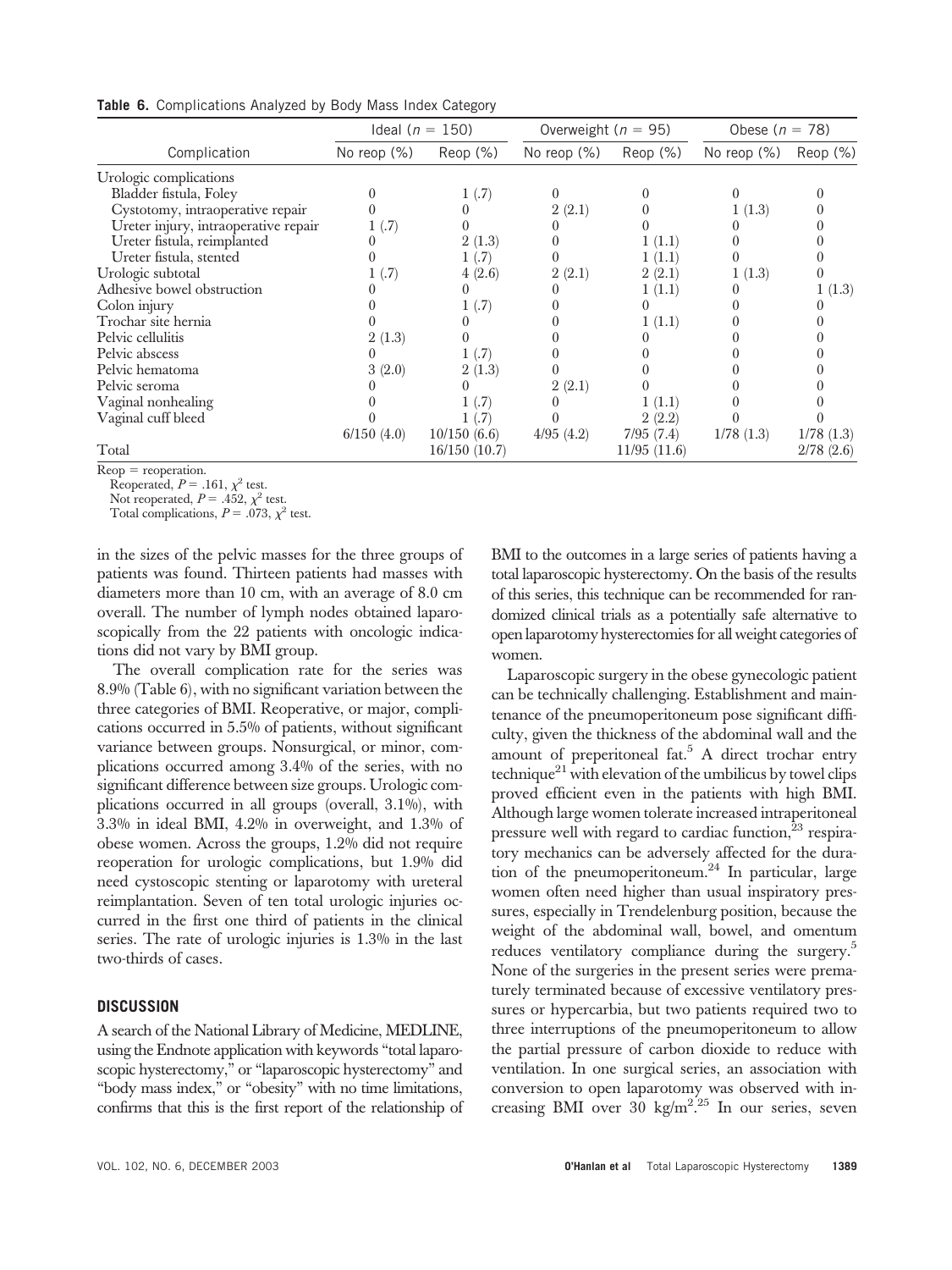patients were converted early in the cases as a result of unfavorable surgical anatomy, newly recognized inapplicability of the procedures, or lack of functional equipment. No patients were converted to laparotomy because of difficulties attributed to high BMI.

In all three BMI groups, 39% of the patients were nulliparous. Many would have required open laparotomy or conversion to laparotomy from LAVH if total laparoscopic hysterectomy were not available to them. Because all of the dissections in the total laparoscopic hysterectomy are performed from above, via laparoscopic approach, the capacity to perform total laparoscopic hysterectomy appears to extend the benefits of minimally invasive surgery to women with no descensus or who have long, narrow vaginas.

Some surgeons advocate attempting vaginal hysterectomy or LAVH on all women needing hysterectomy, reserving total laparoscopic hysterectomy for those who cannot be completed vaginally.<sup>26,27</sup> We find that a total laparoscopic approach is facile and efficient, which others have also found. $28-30$  Even for women with descensus and vaginal capacity, we still prefer to work from above, because vaginal hysterectomies have been associated with higher risk of urinary incontinence and vault prolapse[.31–33](#page-8-0) This is likely because the women who qualify for a vaginal hysterectomy or LAVH are usually parous, and the closure from below may not offer vaginal hysterectomy patients the greatest support specifically because it is undertaken from below. Our technique incorporates the uterosacral ligaments with the round ligaments in the lateral apical closure sutures, which gives visible elevation of the vaginal apex not achievable from below. Anecdotally, a few patients have reported improvement in their mild stress urinary leakage after total laparoscopic hysterectomy, a benefit that we theorize may be attributable to the vaginal suspension.

Many are concerned that there are significantly longer operating times with LAVH for the obese patient.<sup>34</sup> Our data for total laparoscopic hysterectomy show no difference in operating times on the basis of BMI of the patient (about 2.5 hours on average). Only prospective comparative trials will confirm whether total laparoscopic hysterectomy is more suitable than the LAVH for the obese woman needing hysterectomy, regardless of capacity and descensus of the vagina.

Additionally of concern is the fact that the operating times for our patients included more than 264 additional procedures, such as cholecystectomy, node dissection, Burch colpopexy, omentectomy, appendectomy, and fulguration of endometriosis. Inclusion of these cases with additional procedures can confound interpretation of the operating times, but this retrospective teaching series reflects a standard clinical practice. Certainly, future randomized controlled trials of total laparoscopic hysterectomy would need to be more rigorously controlled with regard to preoperative diagnosis and additional procedures permitted.

Duration of surgery has been reported to decrease over time with greater laparoscopic surgical experience.<sup>35,36</sup> Total laparoscopic hysterectomy also appears to take less time than  $LAVH.<sup>14,37</sup>$  Of note, our laparoscopic blood loss, surgical duration, and number of days in the hospital are all continuing to decrease over time, with nine of the ten most recent laparoscopic cases in the series losing 10 to 50 mL blood, and eight of the ten patients going home on postoperative day 1.

Our complication rates compare favorably with open laparotomy data. With open laparotomy, obese patients have been shown to have a higher incidence of wound infection and other complications resulting in extended hospitalizations and additional procedures, directly proportional to the BMI.<sup>38</sup> We observed a 8.9% total complication rate for our series. This rate is similar to traditional transabdominal<sup>39</sup> or more recent laparoscopic hysterectomy series[.40–43](#page-8-0) There were no complications in the 15 patients with BMI over  $40 \text{ kg/m}^2$ . Overall,  $3.1\%$ sustained urologic injury, with a majority occurring early in the first chronological third of the patient series and 1.3% in remaining two thirds of the series. Our urologic complication rate is similar to recently reported rates of other laparoscopic hysterectomy series, ranging from 3.4% to  $8.3\%$ ,  $44-46$  and provides further evidence to a learning curve effect, with rates decreasing over time.<sup>29</sup>

This methodology is limited in terms of generalizability, because many other gynecologic surgeons may not have the caseload of laparoscopic experience to develop the expertise in laparoscopic hysterectomy. Thus, the complication rates for other surgeons may indeed differ by the patient's BMI. It is likely that these data will be useful for the advanced laparoscopic surgeon who is already performing some type of laparoscopic hysterectomy and is prepared to make cautious advances in technique. Making any comparison in a retrospective study is very difficult. There are many variables existing between patients (eg, cancer status, nutritional status, medical comorbidities), which were not taken into account in this observational comparison. Additionally, there were more than 198 procedures performed in addition to the hysterectomy. Any future randomized clinical study would control for patients' baseline health and for additional procedures. This comparison should be viewed more as a feasibility or pilot study, serving as an indicator of future research focus. In the United States, where 26% of the adult population is obese and where laparoscopy is rapidly becoming the standard of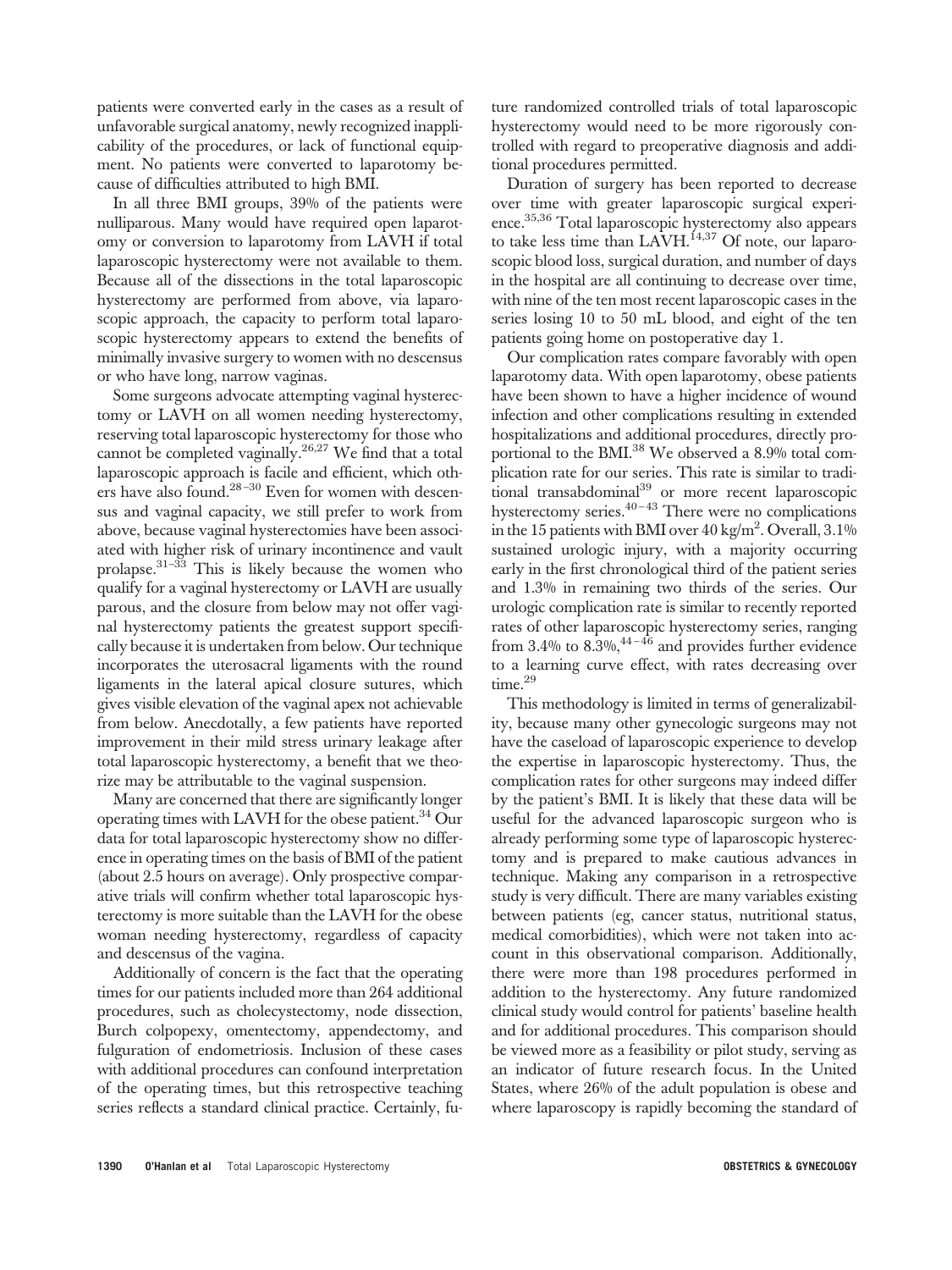<span id="page-7-0"></span>care, $47$  it becomes important to focus on the feasibility and safety of performing laparoscopic approaches on larger women. Our data demonstrate that a total laparoscopic hysterectomy is as feasible and safe for patients with high BMI as it is for patients of ideal BMI. Complications are minimized with training, experience, and a meticulous approach. On the basis of this cohort of cases, randomized prospective studies comparing total laparoscopic hysterectomy with TAH, vaginal hysterectomy, and LAVH should be performed, including women with the full spectrum of BMI to validate the utility of each procedure the in the population.

#### **REFERENCES**

- 1. Curet MJ. Special problems in laparoscopic surgery. Previous abdominal surgery, obesity, and pregnancy. Surg Clin North Am 2000;80(4):1093–110.
- 2. Goodman MT, Hankin JH, Wilkens LR, Lyu LC, McDuffie K, Liu LQ, et al. Diet, body size, physical activity, and the risk of endometrial cancer. Cancer Res 1997;57(22): 5077–85.
- 3. Anderson B, Connor JP, Andrews JI, Davis CS, Buller RE, Sorosky JI, et al. Obesity and prognosis in endometrial cancer. Am J Obstet Gynecol 1996;174(4):1171–8; discussion 1178–9.
- 4. Pitkin RM. Abdominal hysterectomy in obese women. Surg Gynecol Obstet 1976;142(4):532–6.
- 5. Eltabbakh GH, Piver MS, Hempling RE, Recio FO. Laparoscopic surgery in obese women. Obstet Gynecol 1999; 94(5 Pt 1):704–8.
- 6. Pasic R, Levine RL, Wolf WM, Jr. Laparoscopy in morbidly obese patients. J Am Assoc Gynecol Laparosc 1999; 6(3):307–12.
- 7. Doucette RC, Scott JR. Comparison of laparoscopically assisted vaginal hysterectomy with abdominal and vaginal hysterectomy. J Reprod Med 1996;41(1):1–6.
- 8. Kung FT, Hwang FR, Lin H, Tai MC, Hsieh CH, Chang SY. Comparison of laparoscopically assisted vaginal hysterectomy and abdominal hysterectomy in Taiwan. J Formos Med Assoc 1996;95(10):769–75.
- 9. Polet R, de Jong P, van der Spuy ZM, Shelton M. Laparoscopically assisted vaginal hysterectomy (LAVH)--an alternative to total abdominal hysterectomy. S Afr Med J 1996;86 (9 Suppl):1190–4.
- 10. Schneider A, Merker A, Martin C, Michels W, Krause N. Laparoscopically assisted vaginal hysterectomy as an alternative to abdominal hysterectomy in patients with fibroids. Arch Gynecol Obstet 1997;259(2):79–85.
- 11. Malur S, Possover M, Michels W, Schneider A. Laparoscopic-assisted vaginal versus abdominal surgery in patients with endometrial cancer--a prospective randomized trial. Gynecol Oncol 2001;80(2):239–44.
- 12. Hachisuga T, Fukuda K, Hirakawa T, Kawarabayashi T. The effect of nulliparity on survival in endometrial cancer at different ages. Gynecol Oncol 2001;82(1):122–6.
- 13. Reich H, McGlynn F, Sekel L. Total laparoscopic hysterectomy. Gynecological Endoscopy 1993;2:59–63.
- 14. Chou DC, Rosen DM, Cario GM, Carlton MA, Lam AM, Chapman M, et al. Home within 24 hours of laparoscopic hysterectomy. Aust N Z J Obstet Gynaecol 1999;39(2): 234–8.
- 15. Ben-Hur H, Phipps JH. Laparoscopic hysterectomy. J Am Assoc Gynecol Laparosc 2000;7(1):103–6.
- 16. Song J, Cho SJ, Park CS, Kim SH, Ku PS, Lee MA. Two uterine arterial management methods in laparoscopic hysterectomy. J Obstet Gynaecol Res 1998;24(2):145–51.
- 17. Holub Z, Jabor A, Kliment L, Voracek J, Lukac J. Comparison of two procedures for laparovaginal hysterectomy: a randomized trial. Eur J Obstet Gynecol Reprod Biol 2000;90(1):31–6.
- 18. Ostrzenski A. Laparoscopic total abdominal hysterectomy in morbidly obese women. A pilot-phase report. J Reprod Med 1999;44(10):853–8.
- 19. Gilmore J. Body mass index and health. Health Rep 1999; 11(1):31–43 (Eng); 33–47(Fre).
- 20. Olive DL, Parker WH, Cooper JM, Levine RL. The AAGL classification system for laparoscopic hysterectomy. Classification committee of the American Association of Gynecologic Laparoscopists. J Am Assoc Gynecol Laparosc 2000;7(1):9–15.
- 21. Nezhat C, Nezhat F, Luciano A, Siegler A, Metzger D, Nezhat C. Operative Gynecologic Laparoscopy: Principles and Techniques. New York: McGraw-Hill, Inc., 1994.
- 22. Erian M, McLaren GR, Buck RJ, Wright G. Reducing costs of laparoscopic hysterectomy. J Am Assoc Gynecol Laparosc 1999;6(4):471–5.
- 23. Dumont L, Mattys M, Mardirosoff C, Picard V, Alle JL, Massaut J. Hemodynamic changes during laparoscopic gastroplasty in morbidly obese patients. Obes Surg 1997; 7(4):326–31.
- 24. Galizia G, Prizio G, Lieto E, Castellano P, Pelosio L, Imperatore V, et al. Hemodynamic and pulmonary changes during open, carbon dioxide pneumoperitoneum and abdominal wall-lifting cholecystectomy. Surg Endosc 2001;15(5):477–83.
- 25. Eltabbakh GH, Shamonki MI, Moody JM, Garafano LL. Hysterectomy for obese women with endometrial cancer: laparoscopy or laparotomy? Gynecol Oncol 2000;78(3 Pt 1):329–35.
- 26. Nwosu CR, Gupta JK. Abdominal, laparoscopic, and vaginal hysterectomy with bilateral salpingo-oophorectomy: a feasibility study for further evaluation in randomized trials. Surg Endosc 1999;13(2):148–50.
- 27. Ransom SB, McNeeley SG, White C, Diamond MP. A cost analysis of endometrial ablation, abdominal hysterectomy, vaginal hysterectomy, and laparoscopic-assisted